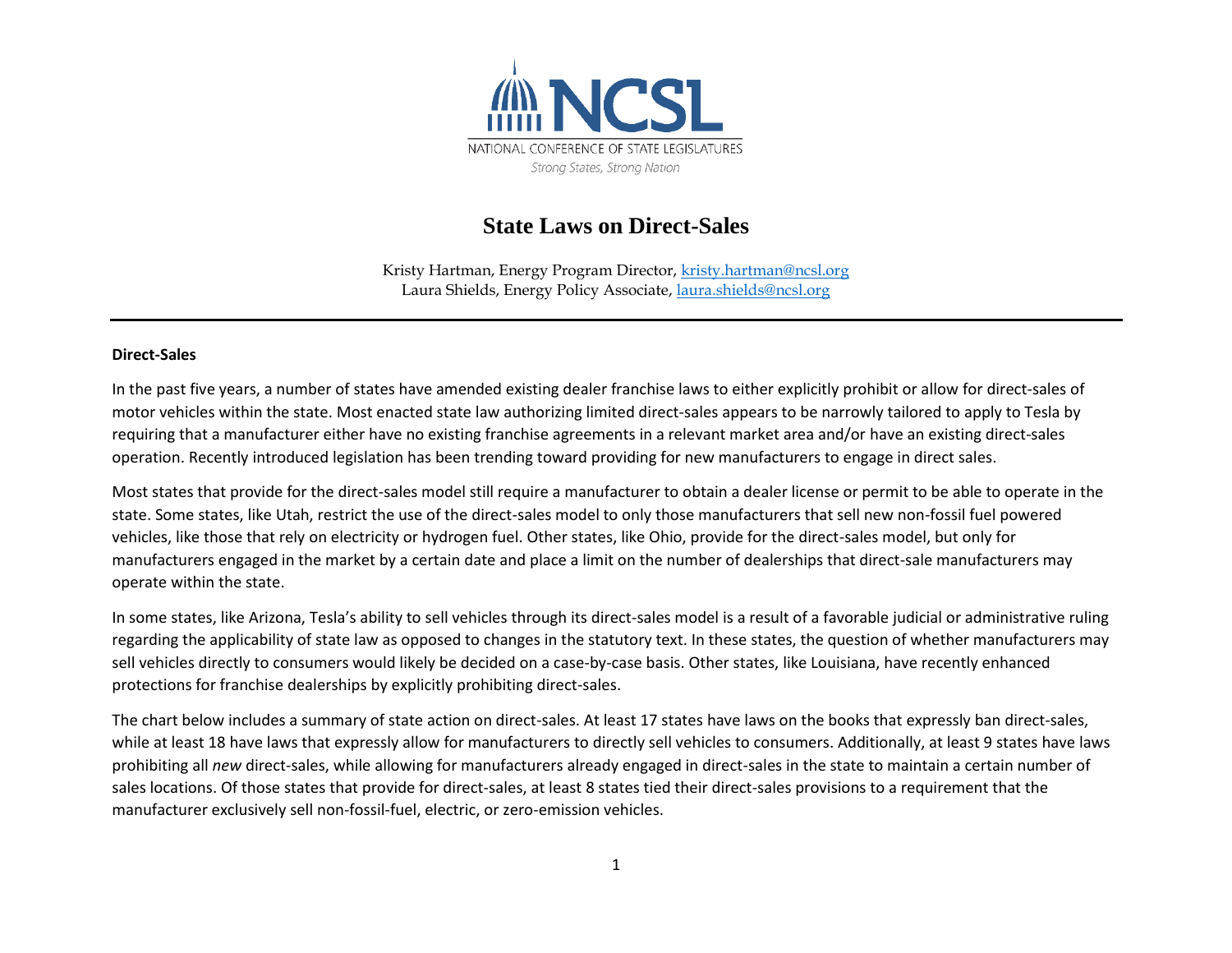| <b>State</b> | <b>Source</b>                                             | <b>Provides for</b><br>Direct-Sales?        | <b>Description</b>                                                                                                                                                                                                                                                                                                                                                                                                                                                                                                                                                                                                                                                                                                                                                                                                                      |
|--------------|-----------------------------------------------------------|---------------------------------------------|-----------------------------------------------------------------------------------------------------------------------------------------------------------------------------------------------------------------------------------------------------------------------------------------------------------------------------------------------------------------------------------------------------------------------------------------------------------------------------------------------------------------------------------------------------------------------------------------------------------------------------------------------------------------------------------------------------------------------------------------------------------------------------------------------------------------------------------------|
| Alabama      | <b>Franchise Law</b><br>Ala. Code § 8-<br>$20 - 4(3)(h)$  | <b>NO</b>                                   | Alabama's franchise law prohibits manufacturers from selling or leasing new vehicles to<br>consumers. In 2016, proposed Senate Bill 22 would have amended Ala. Code § 8-20-4 to<br>provide for direct-sales of "alternative fuel vehicles," but died in committee.                                                                                                                                                                                                                                                                                                                                                                                                                                                                                                                                                                      |
| Alaska       | <b>Franchise Law</b><br>Alaska Code §<br>45.25.300        | <b>UNCLEAR</b>                              | Could not identify any statutory provision that explicitly provides for or prohibits direct-<br>sales.                                                                                                                                                                                                                                                                                                                                                                                                                                                                                                                                                                                                                                                                                                                                  |
| Arizona      | <b>Franchise Law</b><br>Ariz. Rev. Stat<br>Ann. § 28-4460 | <b>UNCLEAR</b><br>(limited<br>direct-sales) | State franchise law generally prohibits manufacturers from unfairly competing with motor<br>vehicle dealers. However, Arizona DOT granted Tesla a license to sell vehicles after an<br>Arizona administrative law judge determined that Ariz. Rev. Stat Ann. § 28-4460<br>governing manufacturer-dealer competition and discrimination does not apply to the<br>company. Although Tesla now has a license to sell vehicles in the state, it is unclear<br>whether other manufacturers that, like Tesla, do not have any franchise dealerships in<br>Arizona would be able to directly sell vehicles to consumers. Due to the licensing<br>structure and the lack of any explicit legal authority to engage in direct-sales, it is likely<br>that direct-sales decisions would be determined on a manufacturer-by-manufacturer<br>basis. |
| Arkansas     | <b>Franchise Law</b><br>Ark. Stat. Ann. §<br>23-112-403   | <b>NO</b>                                   | Arkansas law prohibits manufacturers from engaging in direct-sales to consumers except<br>to their employees, charitable organizations and the federal government.                                                                                                                                                                                                                                                                                                                                                                                                                                                                                                                                                                                                                                                                      |
| California   | <b>Franchise Law</b><br>Cal. Veh. Code §<br>11713.3       | <b>YES</b> (limited<br>direct-sales)        | California franchise law only prohibits manufacturers from competing with franchised<br>dealers selling the same line make in a particular market area. This provides for<br>manufacturers to engage in direct-sales so long as no existing franchise is engaged in the<br>sale of the same line make in the area.                                                                                                                                                                                                                                                                                                                                                                                                                                                                                                                      |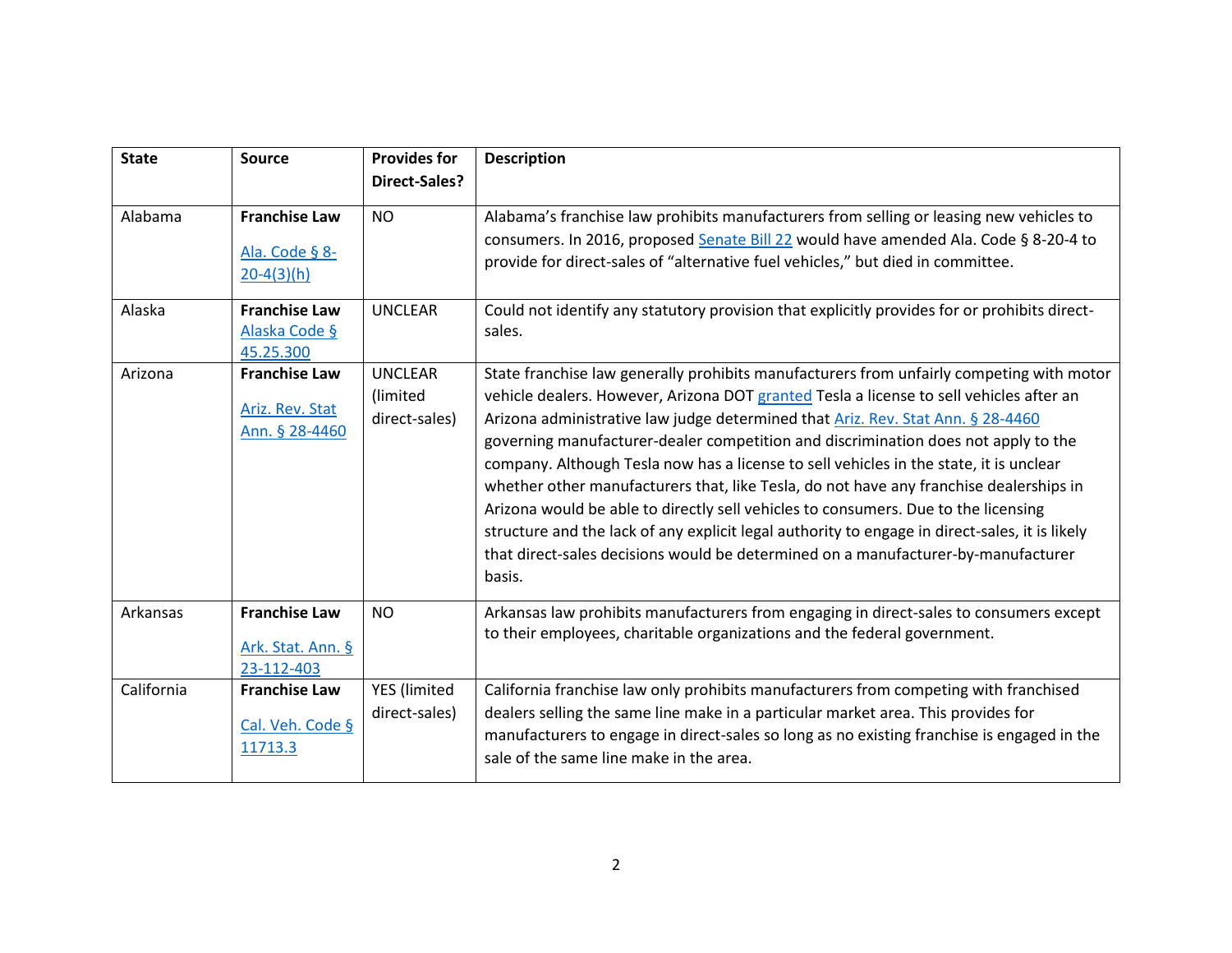| Colorado     | <b>Franchise Law</b><br>Colo. Rev. Stat.<br>$$44-20-126$                                                                    | <b>YES</b>                    | In 2020, the legislature enacted Senate Bill 167, which allows a manufacturer to own,<br>operate, or control a motor vehicle dealer if the manufacturer makes only electric motor<br>vehicles and has no franchised dealers of the same line-make. The law had previously<br>prohibited manufacturers from owning or operating a dealership, but allows for some<br>exceptions. In particular, the law does not prohibit a manufacturer from operating a<br>dealership if there are no other dealers selling "the same line-make" in the state. The law<br>had previously allowed for manufacturers to continue to operate an existing dealership<br>provided that the dealership was in operation on January 1, 2009, and had been in<br>continuous operation since then. |
|--------------|-----------------------------------------------------------------------------------------------------------------------------|-------------------------------|----------------------------------------------------------------------------------------------------------------------------------------------------------------------------------------------------------------------------------------------------------------------------------------------------------------------------------------------------------------------------------------------------------------------------------------------------------------------------------------------------------------------------------------------------------------------------------------------------------------------------------------------------------------------------------------------------------------------------------------------------------------------------|
| *Connecticut | <b>Franchise Law</b><br>Conn. Gen. Stat.<br>§ 42-133cc<br><b>Dealer licensing</b><br>law<br>Con. Gen. Stat.<br>$$14-52b(b)$ | <b>NO</b>                     | Connecticut franchise law generally prohibits manufacturers from unfairly competing with<br>dealers with existing franchise agreements to sell the same line make in a relevant market<br>area. This could allow for limited direct-sales, however, relevant dealer licensing laws<br>prohibits manufacturers from obtaining dealer licenses to operate as a dealer. House Bill<br>7142 was proposed in 2019 to amend Con. Gen. Stat. § 14-52b to allow certain<br>manufacturers to engage in direct-sales, but ultimately failed. Under this proposed<br>legislation, to obtain a dealer license and engage in direct-sales, manufacturers must be<br>all-electric and could not have any existing franchise agreements within the state.                                 |
| Delaware     | <b>Franchise Law</b><br>Del. Code Ann.<br>tit. 6 § 4901 et<br>seq.                                                          | <b>UNCLEAR</b>                | Delaware franchise laws prohibit manufacturers from unfairly competing with new motor<br>vehicle dealers selling the same line-make and operating under a franchise agreement in<br>a relevant market area. It also prevents manufacturers from owning an interest in or<br>operating or controlling a dealership, except for instances of temporary ownership.                                                                                                                                                                                                                                                                                                                                                                                                            |
| Florida      | <b>Franchise Law</b><br>Fla. Stat. §<br>320.645                                                                             | YES (limited<br>direct-sales) | Under Florida law, manufacturers may engage in direct-sales of motor vehicles provided<br>there are no franchised dealerships selling such vehicles within the state.                                                                                                                                                                                                                                                                                                                                                                                                                                                                                                                                                                                                      |
| Georgia      | <b>Franchise Law</b><br>Ga. Code. § 10-<br>$1 - 664.1$                                                                      | <b>YES</b><br>(limited/no     | Under Georgia law certain manufacturers may engage in direct-sales if certain conditions<br>are met. In 2015, the Georgia General Assembly enacted House Bill 393 which was<br>narrowly tailored to provide for Tesla to engage in direct-sales in the state. Relevant law                                                                                                                                                                                                                                                                                                                                                                                                                                                                                                 |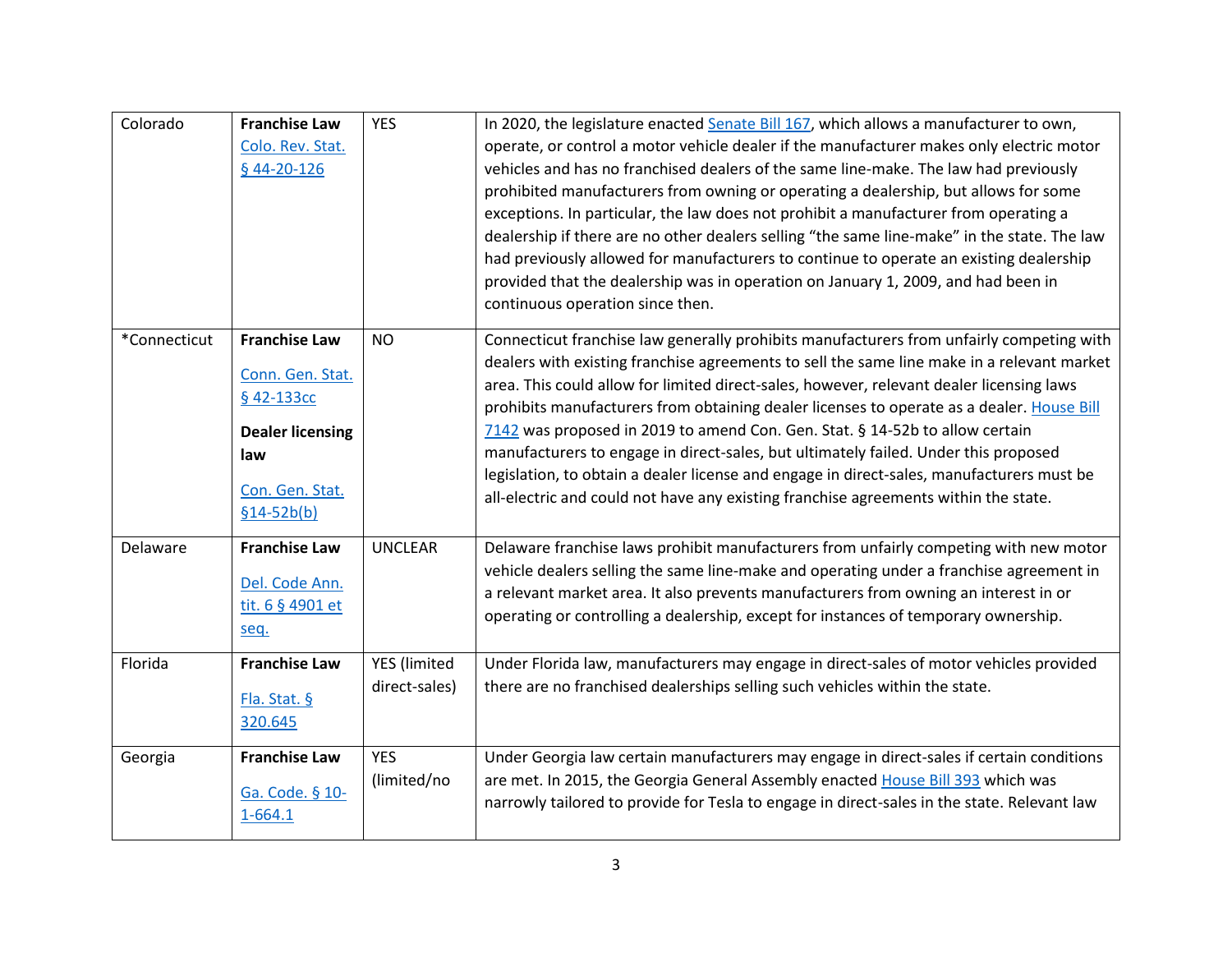|          |                                                                | new direct-                                                         | provides that a manufacturer may engage in direct-sales of motor vehicles at not more                                                                                                                                                                                                                                                                                                                                             |
|----------|----------------------------------------------------------------|---------------------------------------------------------------------|-----------------------------------------------------------------------------------------------------------------------------------------------------------------------------------------------------------------------------------------------------------------------------------------------------------------------------------------------------------------------------------------------------------------------------------|
|          |                                                                | sales)                                                              | than five locations so long as the manufacturer:                                                                                                                                                                                                                                                                                                                                                                                  |
|          |                                                                |                                                                     | Had been selling motor vehicles in the state as of January 1, 2015;<br>1)<br>Exclusively sells zero emission vehicles;<br>2)<br>Has never sold its vehicles through a franchised dealer in the state; or<br>3)<br>Acquired a controlling interest in a franchisor.<br>4)                                                                                                                                                          |
| Hawaii   | <b>Franchise Law</b><br>Hawaii Rev.<br>Stat. §437-1 et<br>seq. | <b>UNCLEAR</b>                                                      | I could not identify a provision that expressly prohibits or allows manufacturers to engage<br>in direct-sales. Hawaii law employs a broad definition of vehicle dealer to include any<br>entity engaged in the sale of "three or more vehicles within a calendar year" that is not<br>expressly excluded by statute. A number of entities are excluded from Hawaii's definition<br>of dealer, but vehicle manufacturers are not. |
| Idaho    | <b>Franchise Law</b><br>Idaho Code §                           | <b>UNCLEAR</b>                                                      | I could not identify a statutory provision that expressly provides for or prohibits direct-<br>sales.                                                                                                                                                                                                                                                                                                                             |
|          | 49-1601 et seq.                                                |                                                                     |                                                                                                                                                                                                                                                                                                                                                                                                                                   |
| Illinois | <b>Franchise Law</b>                                           | <b>UNCLEAR</b>                                                      | Illinois law prohibits manufacturers from operating as dealer franchises, but does not                                                                                                                                                                                                                                                                                                                                            |
|          | III. Rev. Stat. ch.<br>815 § 710/4                             | (pending<br>legislation to<br>allow for<br>limited<br>direct-sales) | appear to directly prohibit direct-sales. There is legislation pending (House Bill 2857) that<br>would expressly prohibit direct-sales, but provides for certain exceptions including for<br>those manufacturers that have a repair service center in the state, do not have any<br>existing franchise agreements, and had previously been granted new vehicle dealer<br>license.                                                 |
| Indiana  | <b>Franchise Law</b><br>Ind. Code § 9-<br>32-11-20             | <b>YES</b><br>(limited/no<br>new direct-<br>sales)                  | In 2017, the Indiana General Assembly enacted House Bill 1592, amending state law to<br>expressly prohibit direct-sales. However, the law effectively provides for Tesla to continue<br>operating in the state by creating an exception for those manufacturers that were<br>granted a license to sell vehicles before July 1, 2015 and established a service center in<br>the state prior to January 1, 2018.                    |
| lowa     | <b>Franchise Law</b><br>lowa Code §<br>322.3(14)               | <b>NO</b>                                                           | lowa law prohibits manufacturers from being licensed as a motor vehicle dealer, or<br>owning an interest in, operating, or controlling a dealer.                                                                                                                                                                                                                                                                                  |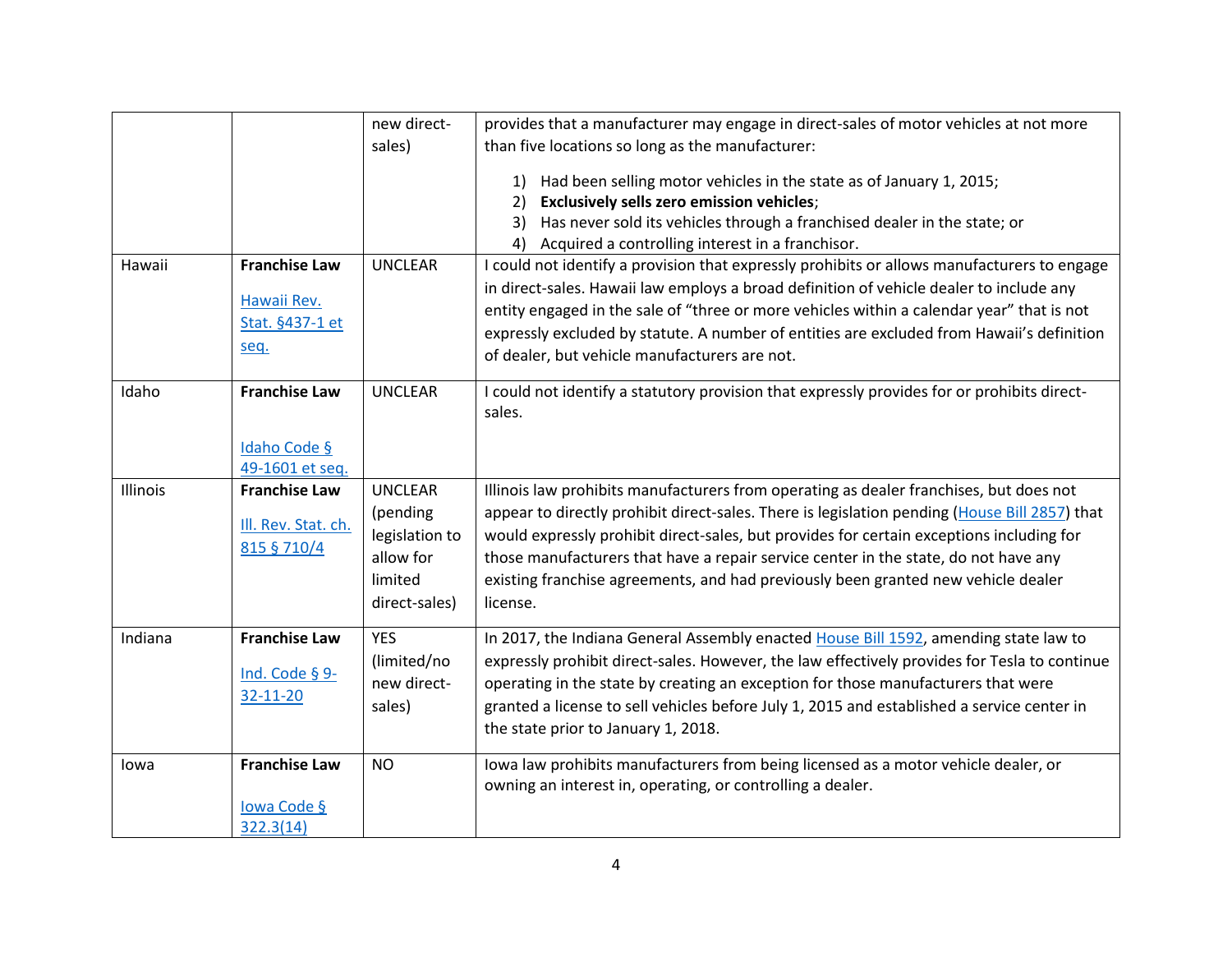| Kansas        | <b>Franchise Law</b><br>Kan. Stat. Ann.<br>$$8-2438$                                         | <b>NO</b>                                   | Kansas law prohibits manufacturers from owning or operating a new vehicle dealership.<br>This provision is included in Article 24 of the state's code, which also includes provisions<br>related to franchise agreements.                                                                                                                                                                                                                                                                                                                                                                              |
|---------------|----------------------------------------------------------------------------------------------|---------------------------------------------|--------------------------------------------------------------------------------------------------------------------------------------------------------------------------------------------------------------------------------------------------------------------------------------------------------------------------------------------------------------------------------------------------------------------------------------------------------------------------------------------------------------------------------------------------------------------------------------------------------|
| Kentucky      | <b>Franchise Law</b><br>Ky. Rev. Stat. §<br>190.070                                          | <b>NO</b>                                   | Kentucky law prohibits manufacturers from owning, controlling, or operating a vehicle<br>dealership.                                                                                                                                                                                                                                                                                                                                                                                                                                                                                                   |
| Louisiana     | <b>Franchise Law</b><br>La. Rev. Stat.<br>Ann. §<br>32:1261(A)(1)(k)                         | <b>NO</b>                                   | In 2017, Louisiana enacted Senate Bill 107 explicitly prohibiting direct-sales.                                                                                                                                                                                                                                                                                                                                                                                                                                                                                                                        |
| Maine         | <b>Franchise Law</b><br>Me. Rev. Stat.<br>Ann. 10 § 1174                                     | YES (limited<br>direct-sales)               | Maine Law appears to provide for direct-sales under certain circumstances. State law<br>prevents manufacturers from owning or operating any dealership in any line make, unless<br>the state Motor Vehicle Franchise Board determines there is no independent dealer<br>available in the relevant market area.                                                                                                                                                                                                                                                                                         |
| Maryland      | Vehicle<br><b>Business</b><br><b>Licensing Laws</b><br>Md. Transp.<br>Code Ann. § 15-<br>305 | YES (limited<br>direct-sales)               | Maryland's dealer licensing law explicitly provides for manufacturers to obtain up to four<br>dealer licenses to engage in direct-sales if certain conditions are met, including that a<br>manufacturer exclusively sells non-fossil-fuel vehicles and has no franchised dealers<br>within the state.                                                                                                                                                                                                                                                                                                  |
| Massachusetts | <b>Franchise Law</b><br>Mass. Gen.<br>Laws Ann.<br>Ch.93B § 4                                | <b>UNCLEAR</b><br>(limited<br>direct-sales) | Massachusetts law prohibits a manufacturer from owning a dealership. However, in a suit<br>challenging Tesla's direct-sales in the state, the Massachusetts Supreme Court held that<br>state dealers lacked standing to sue because the provisions prohibiting direct-sales were<br>intended to prevent manufacturers from treating dealers unfairly and only applied when<br>a company already had an established dealer franchise in the state. Based on the<br>Supreme Court's interpretation, manufacturers may be able to engage in direct-sales in<br>the state if certain requirements are met. |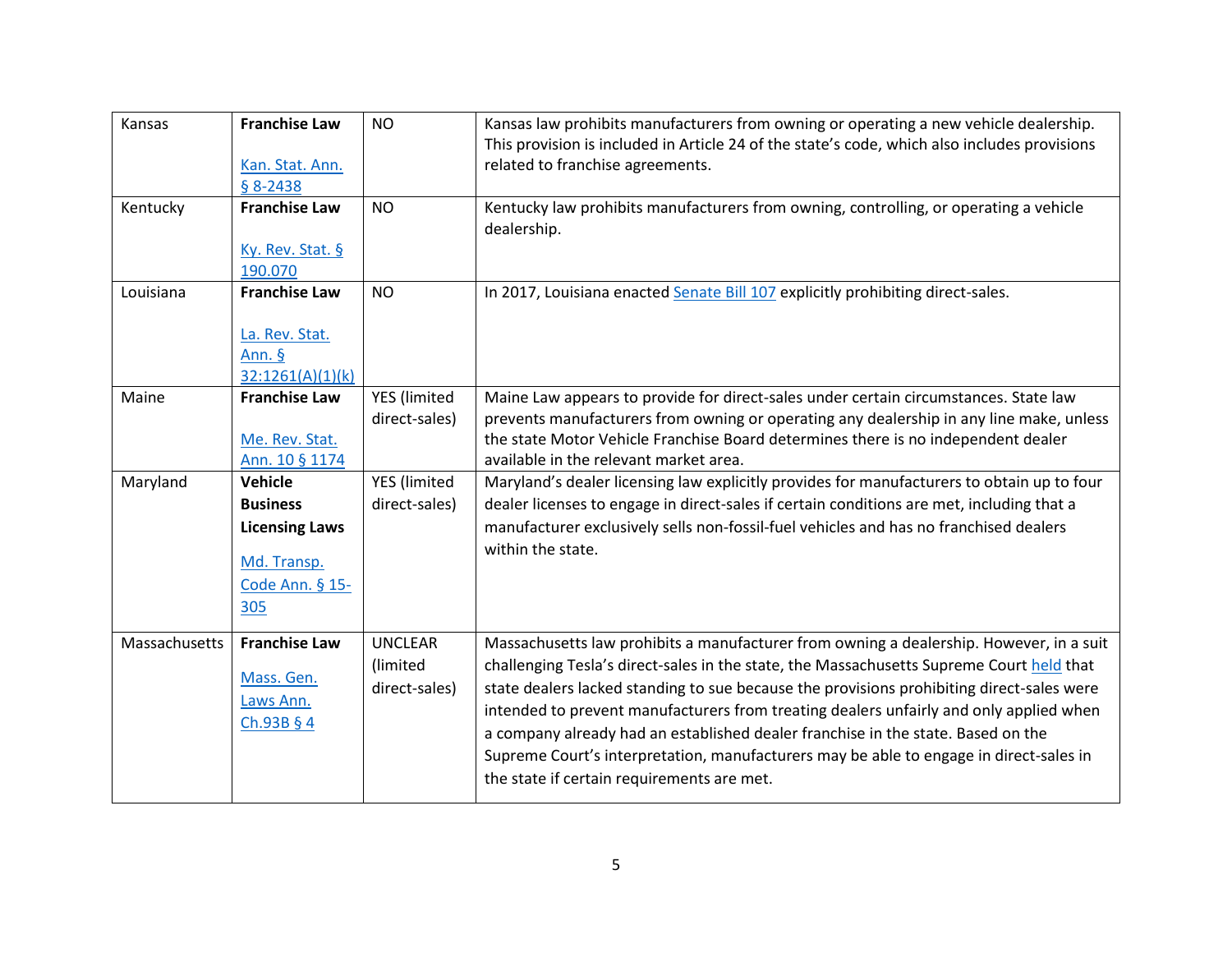| *Michigan   | <b>Franchise Law</b><br>Mich. Code<br>Ann. §<br>445.1574 | <b>UNCLEAR</b><br>(limited<br>direct-sales<br>for Tesla<br>only) | In 2014, Michigan enacted House Bill 5606, which prohibits manufacturers from selling<br>new vehicles directly to consumers and requires that sales occur through franchised<br>dealers. The law carves out an exception for nonprofit organizations and government<br>agencies. In early 2020, the state of Michigan settled a lawsuit with Tesla and the<br>resulting agreement allows for Tesla to sell vehicles directly to consumers and have those<br>vehicles serviced in the state. |
|-------------|----------------------------------------------------------|------------------------------------------------------------------|---------------------------------------------------------------------------------------------------------------------------------------------------------------------------------------------------------------------------------------------------------------------------------------------------------------------------------------------------------------------------------------------------------------------------------------------------------------------------------------------|
| Minnesota   | <b>Franchise Law</b><br>Minn. Stat. Ann.<br>§ 80E.13     | <b>UNCLEAR</b><br>(limited<br>direct-sales)                      | Minnesota law prohibits manufacturers from competing with franchised dealers selling<br>the same line-make in the state. In 2013, the Minnesota Department of Transportation<br>ruled that the state law did not prevent Tesla from becoming a licensed dealer in the<br>state.                                                                                                                                                                                                             |
| Mississippi | <b>Franchise Law</b><br>Miss. Code Ann.<br>$§$ 63-17-115 | <b>UNCLEAR</b><br>(limited<br>direct-sales)                      | I could not identify any provision expressly providing for or prohibiting direct-sales. State<br>law provides for manufacturers or distributors to own or operate new motor vehicle<br>dealerships, but prohibits such dealers or distributors from unreasonably discriminating<br>against another dealer with an existing franchise agreement in the same line or make.                                                                                                                    |
| Missouri    | <b>Franchise Law</b><br>Mo. Rev. Stat. §<br>407.826      | <b>UNCLEAR</b><br>(limited<br>direct-sales)                      | State law prohibits a franchisor from owning or operating a new motor vehicle dealership.<br>Tesla currently has a license to engage in direct-sales in the state and a Missouri appeals<br>court dismissed a challenge to their license on standing grounds. It is unclear whether<br>other manufacturers would be granted a license to engage in direct-sales in the state.                                                                                                               |
| Montana     | <b>Franchise Law</b><br>Mont. Code<br>Ann. § 61-4-208    | <b>NO</b>                                                        | Montana law prohibits manufacturers from engaging in direct-sales.                                                                                                                                                                                                                                                                                                                                                                                                                          |
| Nebraska    | <b>Franchise Law</b><br>Neb. Rev. Stat.<br>§ 60-1438.01  | NO (pending<br>legislation)                                      | Under Nebraska law, manufacturers are prohibited from owning, operating, or acting in<br>the capacity of a new vehicle dealership. In 2019, Legislative Bill 51 was introduced<br>amending Neb. Rev. Stat. § 60-1438.01 to allow manufacturers without existing dealer<br>franchises to engage in direct-sales in the state. This bill failed.                                                                                                                                              |
| Nevada      | <b>Franchise Law</b><br>Nev. Rev. Stat. §<br>482.36349   | YES (limited/<br>no new<br>direct-sales)                         | Nevada law generally prohibits manufacturers from engaging in direct-sales, but exempts<br>manufacturers if certain conditions are met, including that the manufacturer exclusively<br>manufactures electric passenger vehicles, only sells vehicles that it manufacturers, and<br>was selling passenger vehicles in the state on or before January 1, 2016. Note that this                                                                                                                 |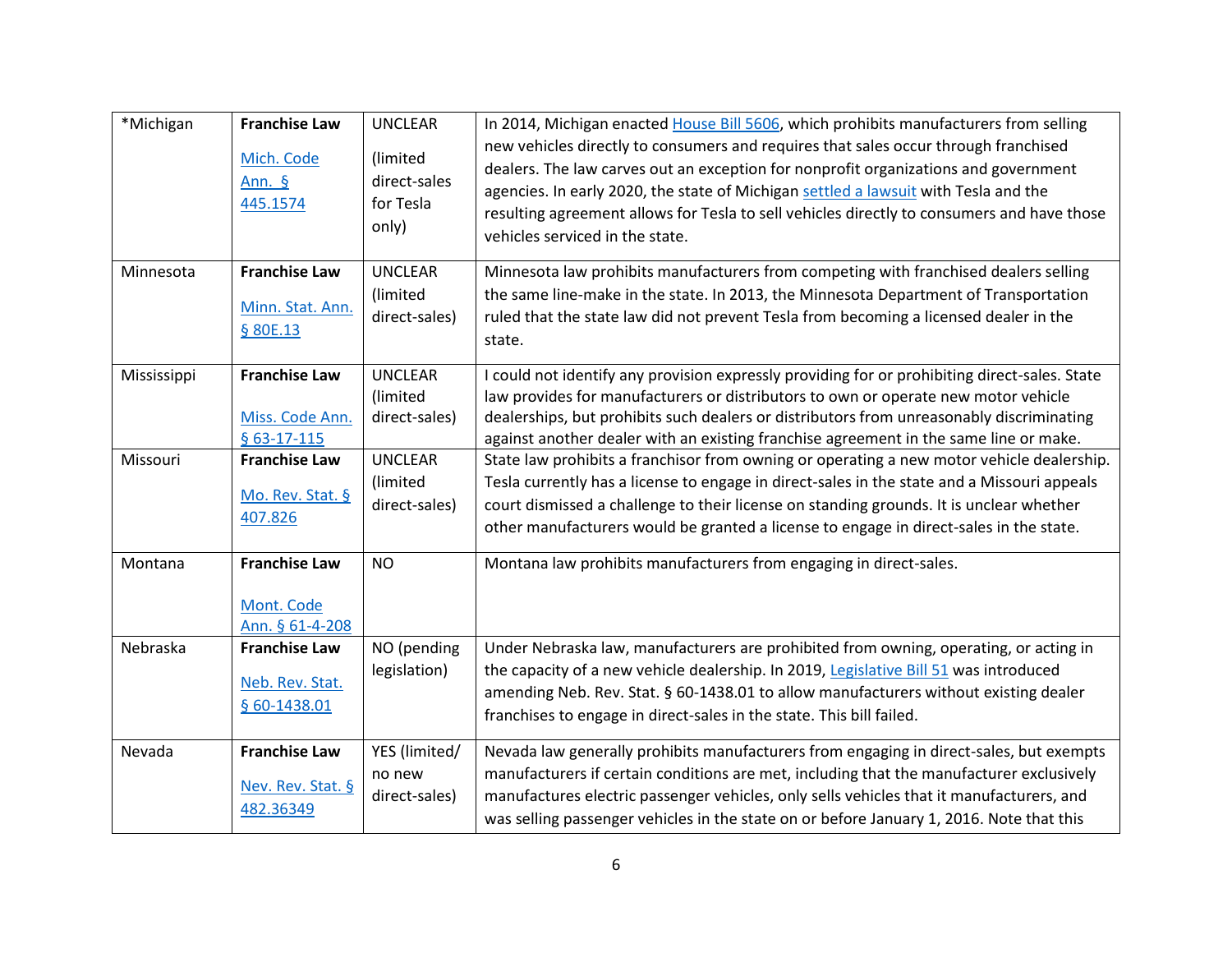|                                       |                                                                                                                     |                                                                                                       | exception is narrowly tailored to apply only to Tesla and does not provide for new                                                                                                                                                                                                                                                                                                                                                                                                                                                                                                                                                                                              |
|---------------------------------------|---------------------------------------------------------------------------------------------------------------------|-------------------------------------------------------------------------------------------------------|---------------------------------------------------------------------------------------------------------------------------------------------------------------------------------------------------------------------------------------------------------------------------------------------------------------------------------------------------------------------------------------------------------------------------------------------------------------------------------------------------------------------------------------------------------------------------------------------------------------------------------------------------------------------------------|
|                                       |                                                                                                                     |                                                                                                       | manufacturers to engage in direct-sales.                                                                                                                                                                                                                                                                                                                                                                                                                                                                                                                                                                                                                                        |
| <b>New</b><br>Hampshire<br>New Jersey | <b>Franchise Law</b><br>N.H. Rev. Stat.<br>Ann. § 357-C et<br>seq.; N.H.<br>Senate Bill 126<br><b>Franchise Law</b> | <b>YES</b><br><b>YES</b>                                                                              | In 2013, New Hampshire enacted Senate Bill 126 also known as the "Dealers Bill of Rights"<br>which among other provisions, explicitly provides for direct-sales of new vehicles. In<br>particular, S.B. 126 provides that manufacturers and dealers may sell vehicles within the<br>state so long as they are "licensed as a dealer" and "no dealer or other franchisee sells<br>and services the same line make in New Hampshire." Note that SB 126 does not restrict<br>the type of vehicle (i.e. electric or gasoline-powered) that may be sold through a direct-<br>sales model.<br>In 2014, the New Jersey Legislature enacted Assembly Bill 3216 which provides for zero- |
|                                       | N.J. Rev. stat.<br>Ann. § 56:10-<br>27.1                                                                            | (limited/no<br>new direct-<br>sales)                                                                  | emission-vehicle manufacturers that were licensed to sell vehicles before January 1, 2014<br>to engage in direct-sales at up to four locations in the state. In 2019, Senate Bill 3493 was<br>introduced increasing the number of zero-emission vehicle manufacturer dealerships to<br>fourteen and the number of service centers to seven. This bill failed.                                                                                                                                                                                                                                                                                                                   |
| <b>New Mexico</b>                     | <b>Franchise Law</b><br>N.M. Stat. Ann.<br>$$57-16-5$                                                               | <b>NO</b>                                                                                             | New Mexico law prohibits manufacturers from becoming a licensed dealer or servicing<br>vehicles within the state. In 2019, Senate Bill 243 amending the prohibition on direct-<br>sales to create an exception for manufacturers that do not have any franchise dealers<br>within the state, was proposed, but ultimately failed.                                                                                                                                                                                                                                                                                                                                               |
| *New York                             | Registration<br><b>Requirements</b><br>N.Y. VAT. Stat.<br>Ann. § 415                                                | YES (no new<br>direct-sales)<br>(legislation<br>pending to<br>provide for<br>future limited<br>sales) | New York law generally prohibits direct-sales, but created an exception for manufacturers<br>that had obtained a registration certificate prior to March 26, 2014 provided that the<br>manufacturer exclusively manufactures zero-emission vehicles. Proposed Senate Bill 6299<br>would remove the prior certification requirement and would allow for manufacturers to<br>hold up to five certificates to engage in direct-sales. This bill is still pending.                                                                                                                                                                                                                  |
| North Carolina                        | <b>Franchise Law</b><br>N.C. Senate Bill<br>384                                                                     | <b>YES</b><br>(limited/no<br>new direct-<br>sales)                                                    | In 2019, the North Carolina General Assembly enacted Senate Bill 384 which provides for<br>all-electric vehicle manufacturers to engage in direct-sales at five locations in 2020<br>increasing to six in 2021. However, this legislation does limit new direct-sales                                                                                                                                                                                                                                                                                                                                                                                                           |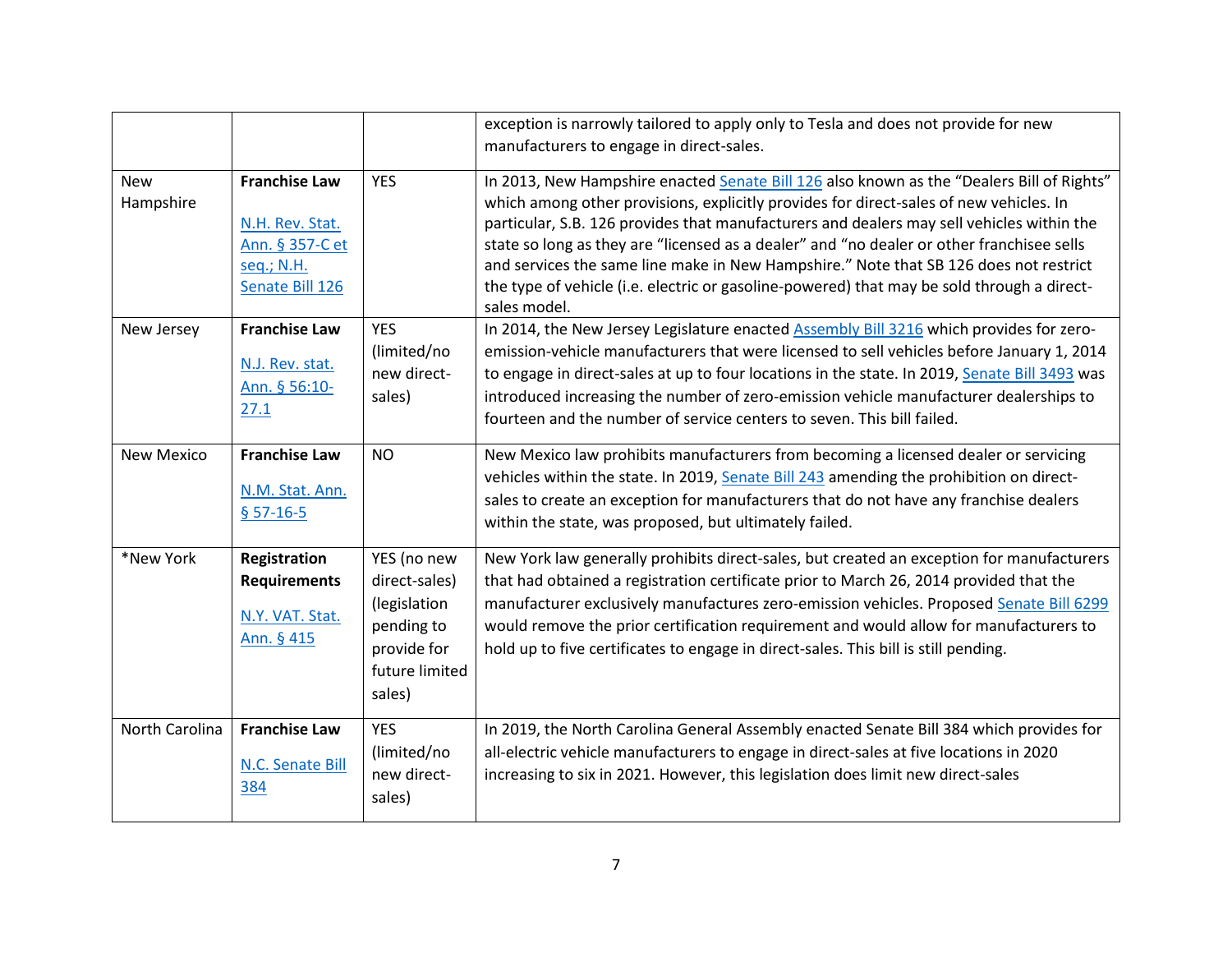|              |                                                                 |                                                                                    | manufacturers by requiring that a manufacturer have at least one dealership licensed in                                                                                                                                                                                                                                                                                                          |
|--------------|-----------------------------------------------------------------|------------------------------------------------------------------------------------|--------------------------------------------------------------------------------------------------------------------------------------------------------------------------------------------------------------------------------------------------------------------------------------------------------------------------------------------------------------------------------------------------|
|              |                                                                 |                                                                                    | the state as of January 1, 2019.                                                                                                                                                                                                                                                                                                                                                                 |
| North Dakota | <b>Franchise Law</b>                                            | <b>NO</b>                                                                          | North Dakota law prohibits manufacturers from owning or operating vehicle dealerships.                                                                                                                                                                                                                                                                                                           |
|              | N.D. Cent. Code<br>§ 39-22-24                                   |                                                                                    |                                                                                                                                                                                                                                                                                                                                                                                                  |
| Ohio         | Licensing                                                       | <b>YES</b>                                                                         | In 2014, the Ohio General Assembly enacted Senate Bill 260 prohibiting the registrar of                                                                                                                                                                                                                                                                                                          |
|              | <b>Requirements</b>                                             | (limited/no                                                                        | motor vehicles from granting a dealer license to any new direct-sales manufacturers. In                                                                                                                                                                                                                                                                                                          |
|              | Ohio Rev. Code<br>Ann. § 4517.12                                | new direct-<br>sales)                                                              | particular, the bill provides that to engage in direct-sales a manufacturer must have been<br>selling or distributing vehicles in the state as of January 1, 2014. It also establishes a<br>three-store limit for manufacturers engaged in direct-sales.                                                                                                                                         |
| Oklahoma     | <b>Franchise Law</b><br>Okla. Stat. tit.<br>47 §565(11)         | <b>NO</b><br>(legislation<br>pending to<br>provide for<br>limited<br>direct-sales) | Pursuant to Okla. Stat. tit. 47 § 47-565, the Oklahoma Motor Vehicle Commission may<br>deny a license to a manufacturer seeking to engage in direct-sales. Senate Bill 790,<br>proposed in 2019, would allow manufacturers to engage in direct-sales provided that the<br>manufacturer has never had a dealer franchise in the state. This bill failed.                                          |
| Oregon       | <b>Franchise Law</b><br>Ore. Rev. Stat. §<br>650 et seq.        | <b>UNCLEAR</b><br>(limited<br>direct-sales)                                        | While Oregon law expressly prohibits manufacturers from competing with franchised<br>dealers, it is not clear whether a manufacturer, like Tesla, that does not have franchised<br>dealers in the state would violate the prohibition on competition. Tesla currently has a<br>license to sell vehicles in Oregon.                                                                               |
| Pennsylvania | <b>Franchise Law</b><br>Pa. Cons. Stat.<br>Ann. 63 §<br>818.310 | <b>YES</b><br>(limited/no<br>new direct-<br>sales)                                 | In 2014, the Pennsylvania General Assembly enacted Senate Bill 1409, which authorizes<br>electric vehicle manufacturers to operate up to five dealerships provided there was no<br>existing dealer franchise selling their vehicles. Under this law, the manufacturer must<br>have continuously offered electric vehicles for sale for a year prior to the effective date of<br>the legislation. |
| Rhode Island | <b>Franchise Law</b><br>R.I. Gen. Laws §<br>$31 - 5.1 - 4$      | <b>UNCLEAR</b><br>(limited<br>direct-sales)                                        | Rhode Island franchise law prohibits manufacturers from competing with their own<br>franchise dealerships located within the state. Based on a plain reading of R.I. Gen. Laws §                                                                                                                                                                                                                 |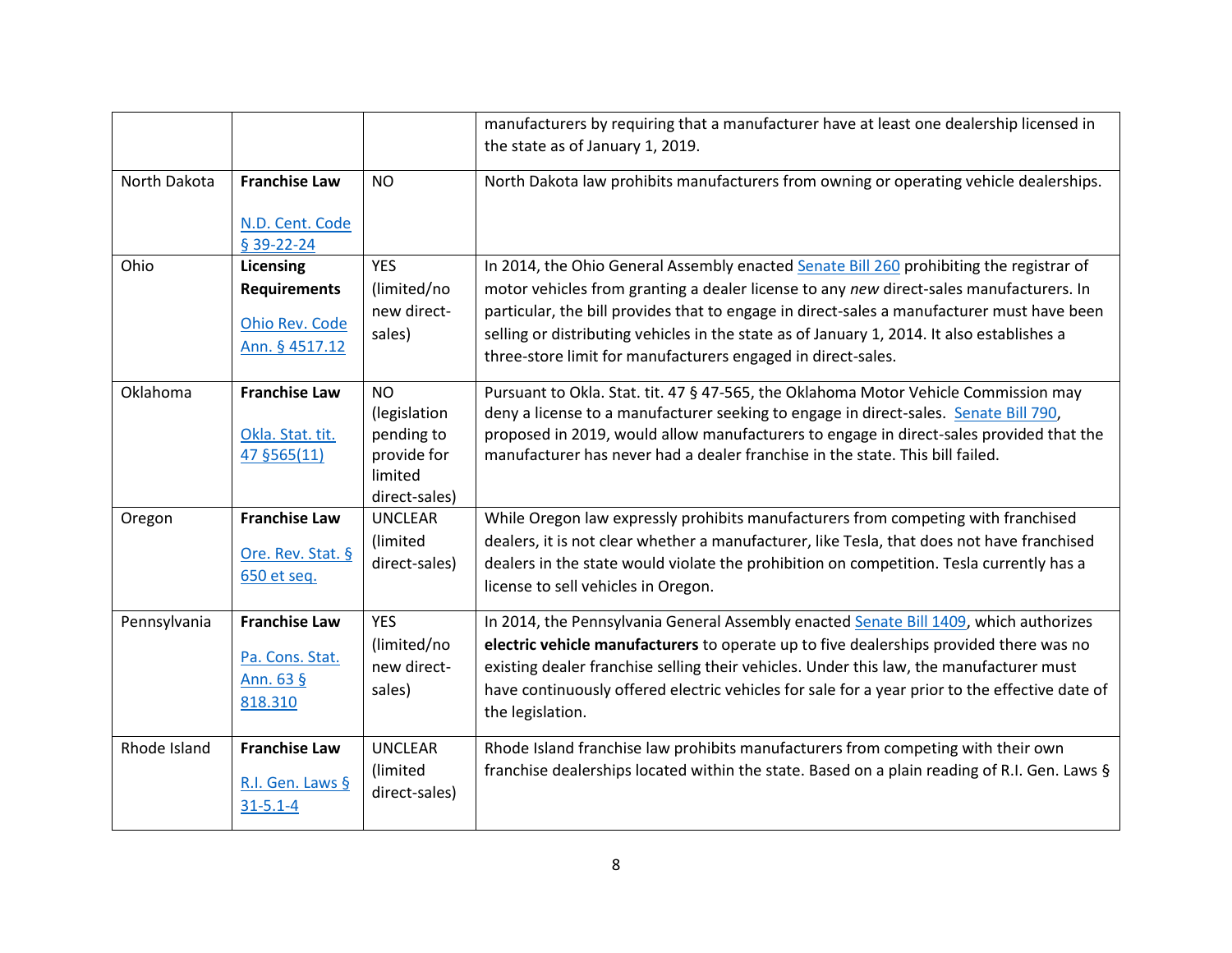|                |                                                                                                                  |                                             | 31-5.1-4, a manufacturer without any existing dealerships in Rhode Island could be<br>allowed to engage in direct-sales.                                                                                                                                                                                                                                                                                                                                                                      |
|----------------|------------------------------------------------------------------------------------------------------------------|---------------------------------------------|-----------------------------------------------------------------------------------------------------------------------------------------------------------------------------------------------------------------------------------------------------------------------------------------------------------------------------------------------------------------------------------------------------------------------------------------------------------------------------------------------|
|                |                                                                                                                  |                                             |                                                                                                                                                                                                                                                                                                                                                                                                                                                                                               |
| South Carolina | <b>Franchise Law</b><br>S.C. Code Ann. §                                                                         | <b>NO</b>                                   | South Carolina franchise law prohibits manufacturers from owning or operating a new<br>vehicle dealership. Note that in 2019, Senate Bill 379 was introduced to exempt electric-<br>vehicle-only manufacturers from the state's ban on direct-sales. This bill is pending.                                                                                                                                                                                                                    |
|                | 56-15-45                                                                                                         |                                             |                                                                                                                                                                                                                                                                                                                                                                                                                                                                                               |
| South Dakota   | <b>Franchise Law</b><br>S.D. Codified<br>Laws Ann. § 32-<br>6B-80                                                | <b>NO</b>                                   | South Dakota law prohibits manufacturers from owning or operating a vehicle dealership.                                                                                                                                                                                                                                                                                                                                                                                                       |
| Tennessee      | <b>Franchise Law</b><br>Tenn. Code<br>Ann. § 55-17-<br>114                                                       | <b>UNCLEAR</b><br>(limited<br>direct-sales) | Tennessee law prohibits manufacturers from competing with dealers selling the same<br>line-make under a franchise agreement. It is unclear whether manufacturers, like Tesla,<br>that engage in direct-sales and do not have any franchise dealerships in Tennessee would<br>be in violation of state law.                                                                                                                                                                                    |
| Texas          | <b>Franchise Law</b><br>Tex. Occ. Code<br>Ann. § 2301.476                                                        | <b>NO</b>                                   | Texas law prohibits manufacturers from owning, operating, or acting in the capacity of a<br>franchised or non-franchised dealership.                                                                                                                                                                                                                                                                                                                                                          |
| Utah           | <b>Dealer</b><br>Licensing/<br><b>Franchise Law</b><br>Utah Code Ann.<br>§43-3-101 et<br>seq., House Bill<br>369 | <b>YES</b>                                  | In 2018, Utah enacted House Bill 369, amending state law to provide for a direct-sale<br>manufacturer license. Utah's definition of a direct-sale manufacturers includes only those<br>manufacturers that sell exclusively new electric, hydrogen fuel cell, or other vehicles<br>fueled by "another non-fossil fuel sources." Utah law also restricts qualifying direct-sale<br>manufacturers to those manufacturers that are located in the United States and are not<br>franchise-holders. |
| Vermont        | <b>Franchise Law</b>                                                                                             | <b>UNCLEAR</b>                              | Vermont law prohibits manufacturers from competing with dealers in the same line-make<br>under a franchise agreement. It is unclear whether manufacturers, like Tesla, that engage                                                                                                                                                                                                                                                                                                            |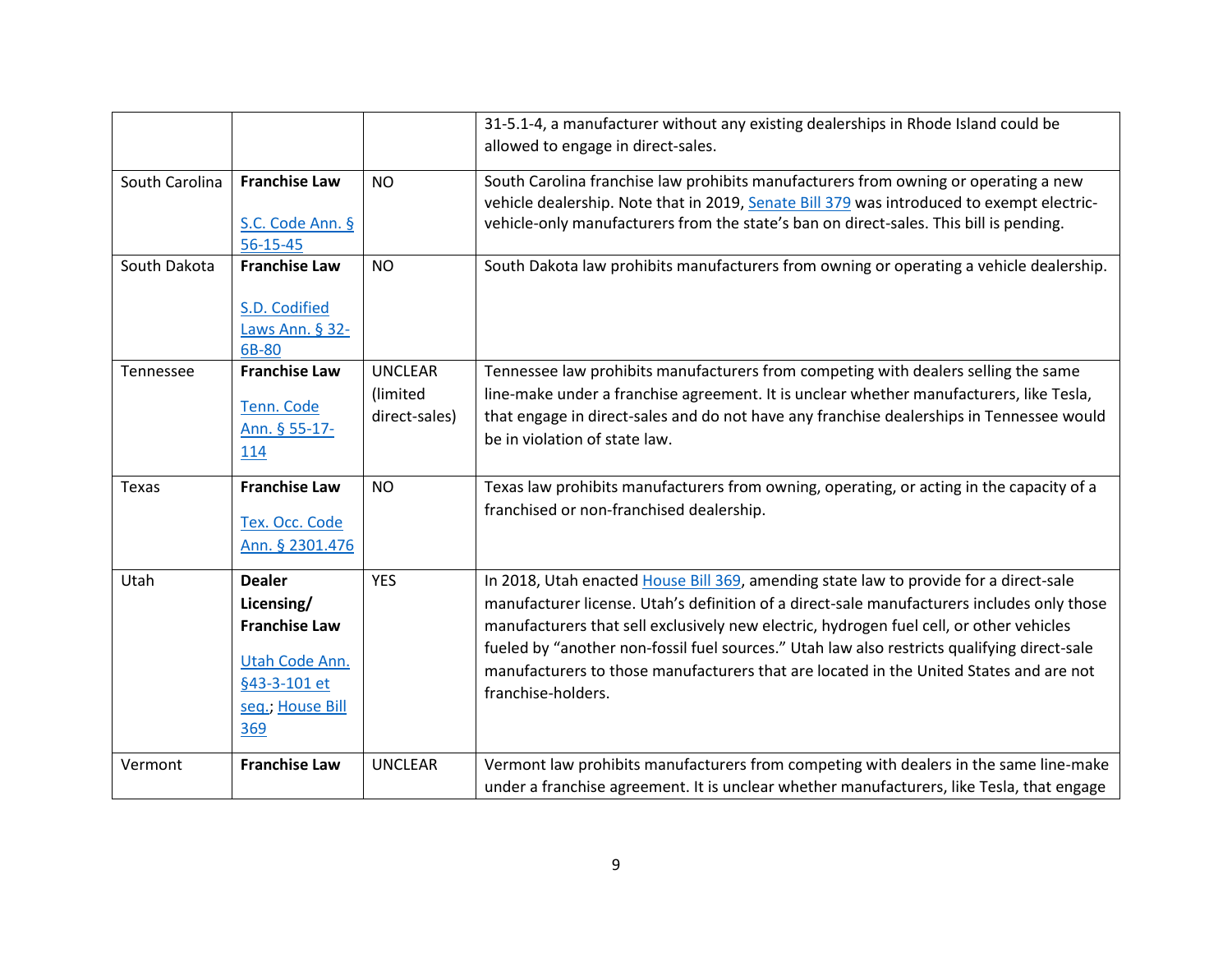|               | Vt. Stat. Ann.<br>tit. 9 § 4097                                       |                                                    | in direct-sales and do not have any franchise dealerships in Vermont would be in violation<br>of state law.                                                                                                                                                                                                                                                                                                                                                                                                                                            |
|---------------|-----------------------------------------------------------------------|----------------------------------------------------|--------------------------------------------------------------------------------------------------------------------------------------------------------------------------------------------------------------------------------------------------------------------------------------------------------------------------------------------------------------------------------------------------------------------------------------------------------------------------------------------------------------------------------------------------------|
| Virginia      | <b>Franchise Law</b><br>Va. Code. §<br>46.2-1572                      | YES (limited<br>direct-sales)                      | Virginia law generally prohibits manufacturers from owning, operating or controlling a<br>motor vehicle dealership, but does provide for some exceptions. In particular, if after a<br>hearing, the state Department of Motor Vehicles Commissioner determines that there is<br>no dealer other than the manufacturer available to operate a franchise in the area, then<br>the manufacturer may engage in direct-sales. Tesla has utilized this process to engage in<br>direct-sales in the state.                                                    |
| Washington    | <b>Franchise Law</b><br>Wash. Rev.<br>Code §<br>46.96.185             | <b>YES</b><br>(limited/no<br>new direct-<br>sales) | Washington law generally prohibits direct-sales, but allows for "final-stage<br>manufacturers" to own or operate a dealership and provides for manufacturers that<br>obtained a dealer license in Washington prior to January 1, 2014 to operate a new vehicle<br>dealership that exclusively sells the manufacturer's makes that are not sold by a<br>franchised dealer.                                                                                                                                                                              |
| West Virginia | <b>Franchise Law</b><br>W. Va. Code.<br>§17A-6A-10                    | <b>NO</b>                                          | West Virginia law prohibits a manufacturer from operating or acting in the capacity of a<br>new vehicle dealer. House Bill 2219 authorizing certain manufacturers to engage in direct-<br>sales was introduced in 2019, but failed. The proposed bill was narrowly-tailored to apply<br>only to Tesla in requiring that a manufacturer be in production since 2008 and exclusively<br>manufacture zero-emission vehicles.                                                                                                                              |
| Wisconsin     | <b>Franchise Law</b><br>Wis. Stat. Ann.<br>\$218.0121(2m)             | <b>NO</b>                                          | Under Wisconsin law, manufacturers are prohibited from owning, operating, or<br>controlling a vehicle dealership in the state. Assembly Amendment 1 to the 2019 state<br>budget (AB 56) would have allowed electric-vehicle manufacturers without existing<br>franchise agreements to engage in direct-sales, but was vetoed by Governor Evers before<br>the budget was signed into law.                                                                                                                                                               |
| Wyoming       | <b>Franchise Law</b><br>Wyo. Stat. § 31-<br>16-101; Senate<br>File 57 | <b>YES</b>                                         | In 2017, Wyoming enacted Senate File 57, amending Wyoming law to explicitly provide<br>for direct-sales of vehicles within the state. The law requires direct-sale manufacturers to<br>obtain a license from the state Department of Transportation prior to operating within<br>the state. Although Wyoming's direct-sales law does not mention Tesla specifically, it<br>prevents manufacturers that have sold new vehicles through dealerships from<br>transitioning to a direct-sales model. See Wyo. Stat. § 31-16-101, the definition of direct- |